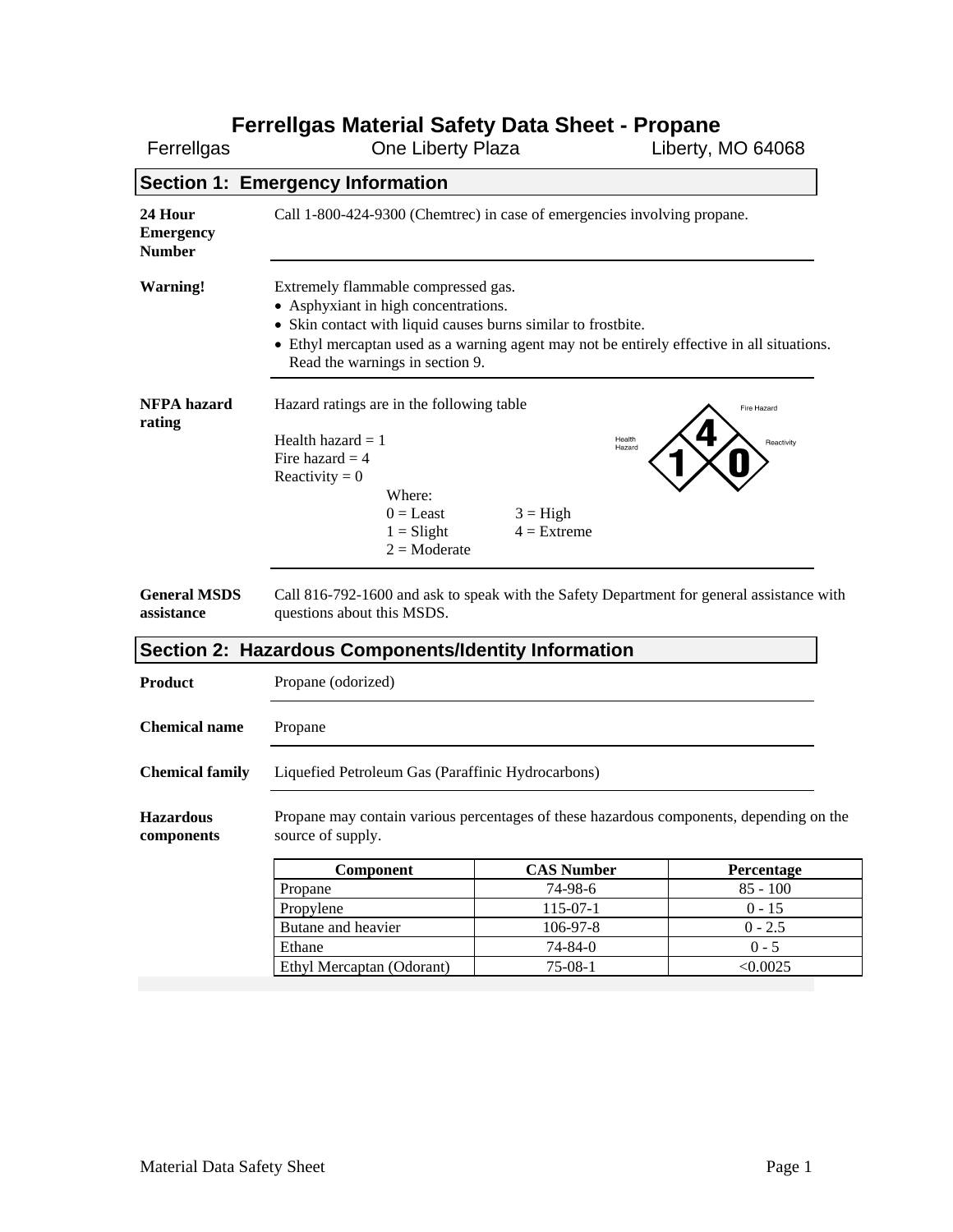# **Section 3: Health Information**

| <b>Purpose</b>                                                          |                                                                                                                                                                                | The health effects are consistent with requirements of the OSHA Hazard Communication<br>Standard (29 CFR 1910.1200).                                                                                                                                                                                                                                                               |         |                |                 |  |  |  |  |
|-------------------------------------------------------------------------|--------------------------------------------------------------------------------------------------------------------------------------------------------------------------------|------------------------------------------------------------------------------------------------------------------------------------------------------------------------------------------------------------------------------------------------------------------------------------------------------------------------------------------------------------------------------------|---------|----------------|-----------------|--|--|--|--|
| <b>Eye contact</b>                                                      |                                                                                                                                                                                | Direct contact with liquid propane can result in eye burns.                                                                                                                                                                                                                                                                                                                        |         |                |                 |  |  |  |  |
| <b>Skin contact</b>                                                     |                                                                                                                                                                                | Direct contact with liquid propane can result in skin burns (frostbite).                                                                                                                                                                                                                                                                                                           |         |                |                 |  |  |  |  |
| <b>Inhalation</b><br>This product is classified as a simple asphyxiant. |                                                                                                                                                                                |                                                                                                                                                                                                                                                                                                                                                                                    |         |                |                 |  |  |  |  |
|                                                                         | (anesthesia).                                                                                                                                                                  | High vapor concentrations may produce a reversible central nervous system depression                                                                                                                                                                                                                                                                                               |         |                |                 |  |  |  |  |
|                                                                         |                                                                                                                                                                                | Higher concentrations may produce asphyxiation.                                                                                                                                                                                                                                                                                                                                    |         |                |                 |  |  |  |  |
| <b>Ingestion</b>                                                        |                                                                                                                                                                                | Ingestion is not likely.                                                                                                                                                                                                                                                                                                                                                           |         |                |                 |  |  |  |  |
| <b>Signs and</b>                                                        |                                                                                                                                                                                | Eye or skin burns (frostbite) as noted previously.                                                                                                                                                                                                                                                                                                                                 |         |                |                 |  |  |  |  |
|                                                                         | symptoms<br>Early to moderate central nervous system depression may be evidenced by giddiness,<br>headache, dizziness and nausea. In extreme cases, unconsciousness may occur. |                                                                                                                                                                                                                                                                                                                                                                                    |         |                |                 |  |  |  |  |
|                                                                         | Asphyxiation may be noted by a sudden loss of consciousness. Death may quickly follow.                                                                                         |                                                                                                                                                                                                                                                                                                                                                                                    |         |                |                 |  |  |  |  |
| <b>Aggravated</b><br>medical<br>conditions                              |                                                                                                                                                                                | Caution is recommended for personnel with pre-existing central nervous system or chronic<br>respiratory diseases.                                                                                                                                                                                                                                                                  |         |                |                 |  |  |  |  |
| <b>Acute toxicity</b><br>data                                           |                                                                                                                                                                                | Acute toxicity data is not applicable to this product.                                                                                                                                                                                                                                                                                                                             |         |                |                 |  |  |  |  |
| Carcinogenicity                                                         |                                                                                                                                                                                | This product is not classified as a carcinogen.                                                                                                                                                                                                                                                                                                                                    |         |                |                 |  |  |  |  |
| Occupational<br>exposure limits                                         |                                                                                                                                                                                | Use this table to determine the allowable exposure limits for personnel.                                                                                                                                                                                                                                                                                                           |         |                |                 |  |  |  |  |
|                                                                         |                                                                                                                                                                                | <b>OSHA</b>                                                                                                                                                                                                                                                                                                                                                                        |         |                | <b>ACGIH</b>    |  |  |  |  |
| PEL/TWA                                                                 |                                                                                                                                                                                | <b>PEL/Ceiling</b>                                                                                                                                                                                                                                                                                                                                                                 |         | <b>TLV/TWA</b> | <b>TLV/STEL</b> |  |  |  |  |
| Propane: 1,000 PPM<br><b>800 PPM</b><br>Butane:                         |                                                                                                                                                                                | Not established                                                                                                                                                                                                                                                                                                                                                                    | Butane: | 800 PPM        | Not established |  |  |  |  |
| <b>Cardiac</b> effects                                                  |                                                                                                                                                                                | While there is no evidence that exposure to industrially acceptable levels of hydrocarbons<br>have produced cardiac effects in humans, animal studies have shown that inhalation of high<br>vapor levels of the components of this product have produced cardiac sensitization. Such<br>sensitization may cause fatal changes in heart rhythms. This latter effect was shown to be |         |                |                 |  |  |  |  |

**Effects of propylene**  Laboratory animals exposed to high levels of propylene for prolonged periods of time showed evidence of effects in the liver, kidneys, and nasal cavity.

enhanced by hypoxia or the injection of adrenaline-like agents.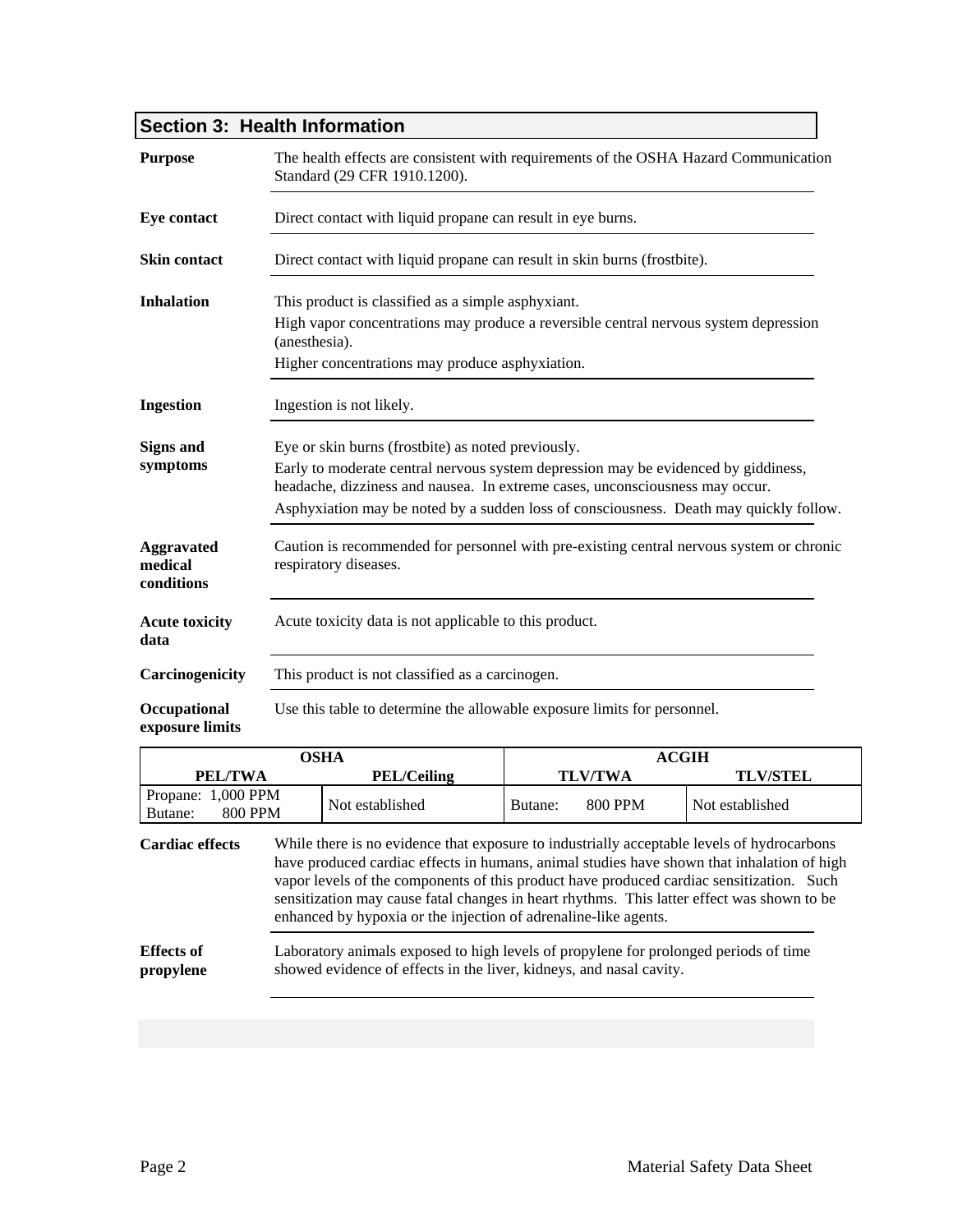# **Section 4: Emergency and First Aid Procedures**

| <b>Purpose</b>                     | Follow these procedures in case of personal injuries resulting from use of this product.                                                                              |
|------------------------------------|-----------------------------------------------------------------------------------------------------------------------------------------------------------------------|
| Eye contact with<br>liquid         | Flush eyes with water. Get medical attention.                                                                                                                         |
| <b>Skin contact with</b><br>liquid | Flush with water. If frostbite or burn occurs, get medical attention.                                                                                                 |
| <b>Inhalation</b>                  | Remove victim to fresh air and provide oxygen if breathing is difficult.<br>Seek immediate medical attention if victim is not breathing. Give artificial respiration. |
| <b>Ingestion</b>                   | Not applicable to this product.                                                                                                                                       |

# **Section 5: Physical Data**

**Physical** 

Refer to this table for the physical properties of this product.

| properties |
|------------|
|------------|

|  |  |  |  | Refer to this table for the physical properties of this product. |  |  |
|--|--|--|--|------------------------------------------------------------------|--|--|
|  |  |  |  |                                                                  |  |  |

| <b>Property</b>                      | <b>Value</b>                          |
|--------------------------------------|---------------------------------------|
| Appearance and odor                  | Colorless gas, liquid under pressure. |
|                                      | Mercaptan "rotten cabbage" odor       |
| Boiling point                        | -44 degrees F.                        |
| Evaporation rate (Butyl Acetate = 1) | $\langle$ 1 (diffuses readily)        |
| Flash point                          | $-156$ degrees F.                     |
| Liquid to vapor expansion ratio      | 1:270                                 |
| Molecular weight                     | 44.096                                |
| Solubility in water                  | Slight                                |
| Specific gravity (liquid)            | $0.500 - 0.510$ (Water = 1)           |
| Specific gravity (vapor)             | $1.52$ (Air = 1)                      |
| Vapor pressure (maximum)             | 208 PSIG @ 100 degrees F.             |

# **Section 6: Fire and Explosion Hazards**

| <b>Flammability</b><br><b>limits</b>            | Flammability limits by volume in air.<br>• Lower 2.15 percent<br>• Upper $9.6$ percent                                                                                                                                                                 |  |  |
|-------------------------------------------------|--------------------------------------------------------------------------------------------------------------------------------------------------------------------------------------------------------------------------------------------------------|--|--|
| <b>Ignition</b><br>temperature                  | Auto Ignition temperature is 940 degrees, F.                                                                                                                                                                                                           |  |  |
| <b>Extinguishing</b><br>media<br>$\overline{4}$ | Allow product to burn if source cannot be shut off safely.<br>• Class B-C or A-B-C dry chemical or halon extinguishers can be used on small fires.<br>• Apply water from a safe distance to cool containers, surrounding equipment, and<br>structures. |  |  |
|                                                 | Continued on next page                                                                                                                                                                                                                                 |  |  |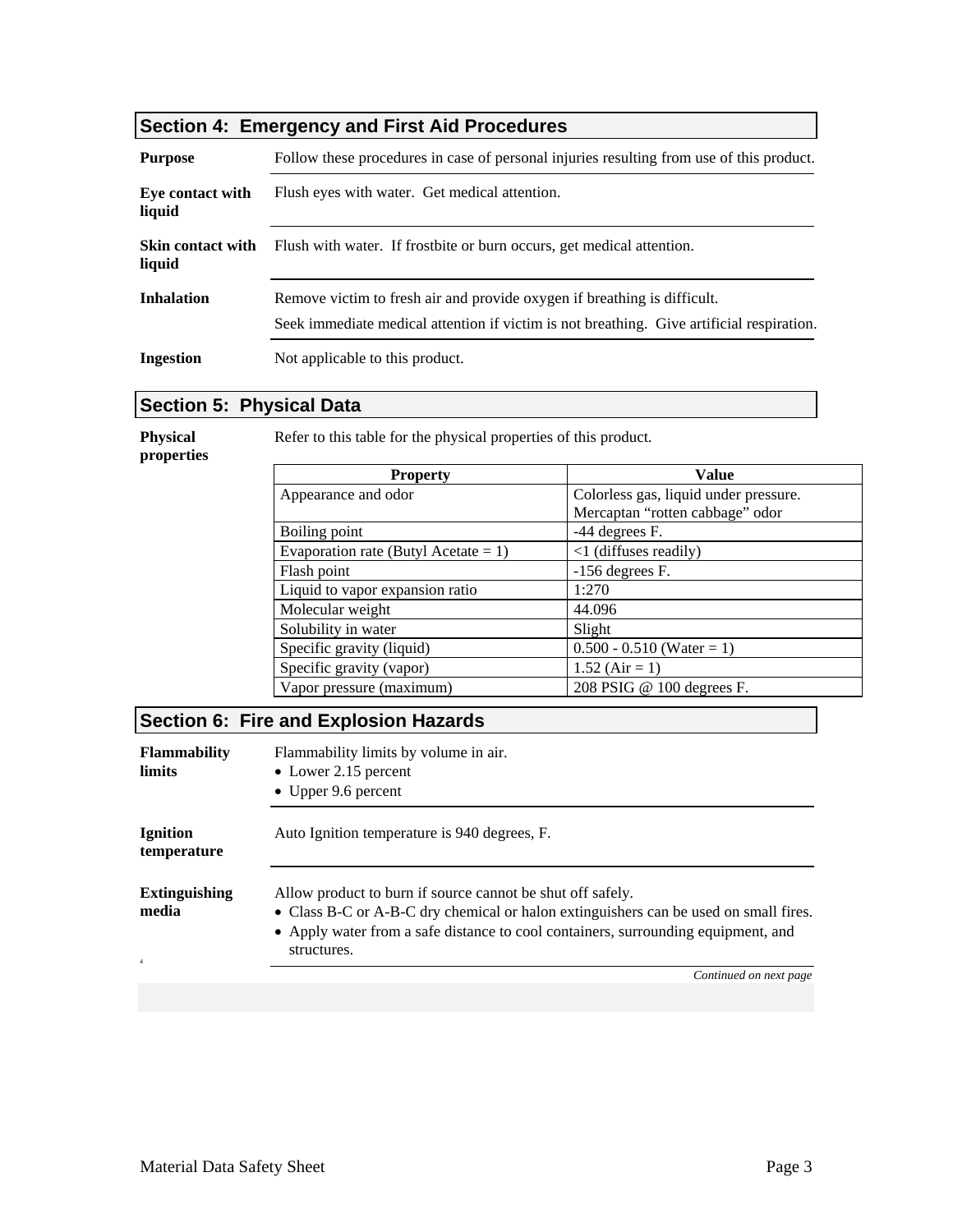#### **Section 6: Fire and Explosion Hazards, Continued**

**Special fire fighting procedures and precautions**  Extremely flammable. Containers may explode if not sufficiently cooled with water spray. Evacuate surrounding area of unprotected personnel and isolate. Do not enter confined fire space without full bunker gear (helmet with face shield, bunker coats, gloves, and rubber boots) and a positive pressure NIOSH approved self-contained breathing apparatus.

#### **Section 7: Reactivity**

| <b>Stability and</b><br>hazardous<br>polymerization | This product is stable. Hazardous polymerization will not occur.                                                                              |
|-----------------------------------------------------|-----------------------------------------------------------------------------------------------------------------------------------------------|
| <b>Conditions and</b><br>materials to<br>avoid      | Avoid heat, sparks, flame and contact with strong oxidizing agents. Avoid buildups of static<br>electricity.<br>• Prevent vapor accumulation. |
| <b>Hazardous</b><br>decomposition<br>products       | Carbon monoxide and unidentified organic products may be formed during combustion.                                                            |

# **Section 8: Employee Protection**

| <b>Respiratory</b><br>protection            | Use a NIOSH approved respirator as required when airborn exposure limits are exceeded.<br>• In accord with 29 CFR 1910.134, use either an atmosphere supplying respirator or an air<br>purifying respirator for organic vapors. |
|---------------------------------------------|---------------------------------------------------------------------------------------------------------------------------------------------------------------------------------------------------------------------------------|
| <b>Protective</b><br>clothing               | Avoid liquid contact with eyes or skin.<br>• Wear safety glasses or goggles as appropriate.<br>• Wear protective clothing as appropriate.                                                                                       |
| <b>Additional</b><br>protective<br>measures | Use explosion-proof ventilation as required to control vapor concentrations.                                                                                                                                                    |

### **Section 9: Precautions For Safe Handling and Use**

| Release, spill or | <b>Warning!</b> Extremely flammable.                                                                                                                                                                                                          |  |  |  |  |  |
|-------------------|-----------------------------------------------------------------------------------------------------------------------------------------------------------------------------------------------------------------------------------------------|--|--|--|--|--|
| leak procedures   | • Eliminate sources of ignition.<br>• Isolate hazard area and deny entry to unnecessary or unprotected personnel.<br>• Stay upwind and keep out of low areas.<br>• Notify local fire department.<br>• Disperse vapor clouds with water spray. |  |  |  |  |  |
|                   | • Shut off source of leak only if it can be done safely.                                                                                                                                                                                      |  |  |  |  |  |

*Continued on next page*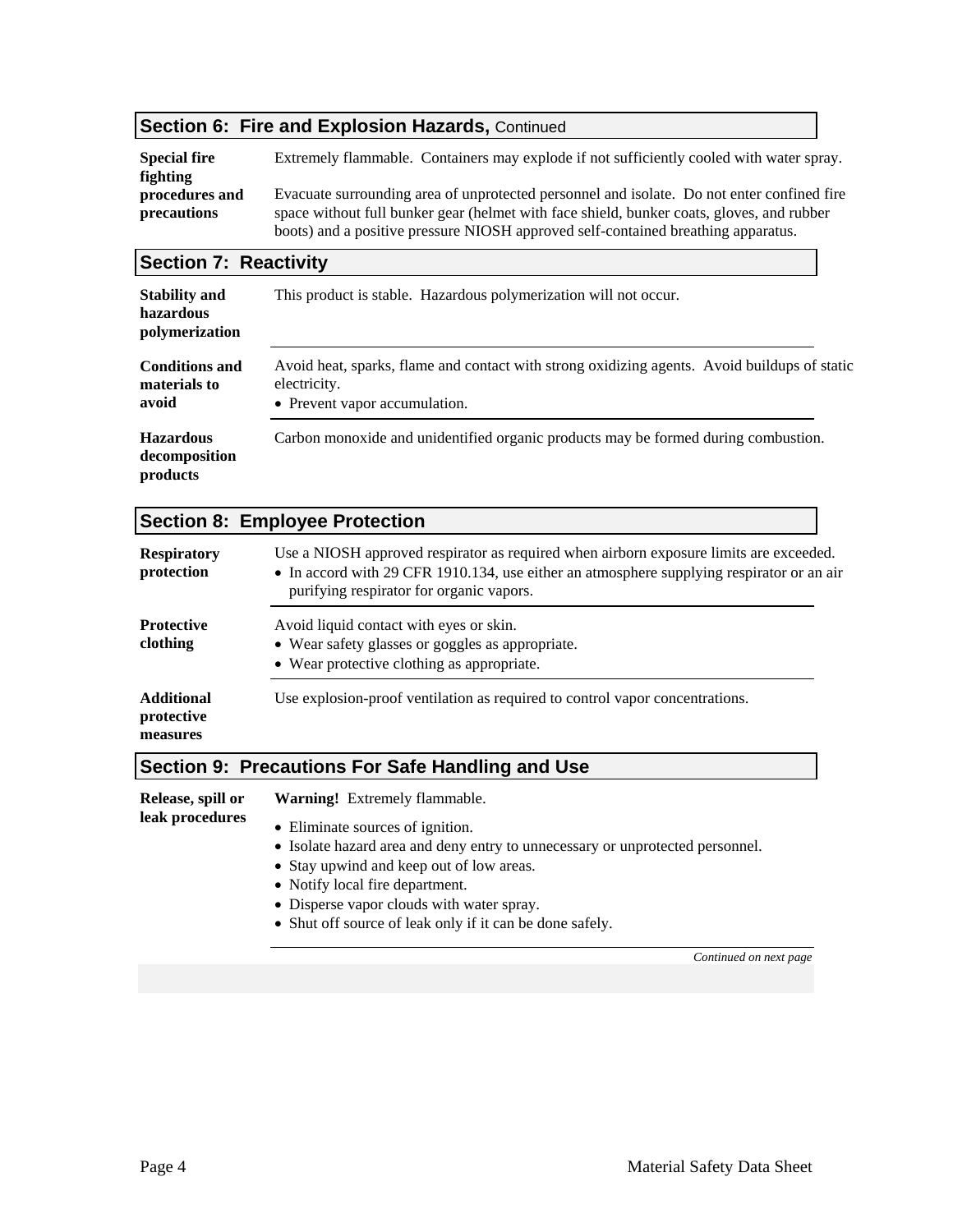|                                | <b>Section 9: Precautions For Safe Handling and Use, Continued</b>                                                                                                                                                                                                                                                                                                                                                                                                                                                                                                                                                                                                                                                                                                                                                                                                                                                                                                                                                                                                                                                                                                                                                                                                                                                                    |
|--------------------------------|---------------------------------------------------------------------------------------------------------------------------------------------------------------------------------------------------------------------------------------------------------------------------------------------------------------------------------------------------------------------------------------------------------------------------------------------------------------------------------------------------------------------------------------------------------------------------------------------------------------------------------------------------------------------------------------------------------------------------------------------------------------------------------------------------------------------------------------------------------------------------------------------------------------------------------------------------------------------------------------------------------------------------------------------------------------------------------------------------------------------------------------------------------------------------------------------------------------------------------------------------------------------------------------------------------------------------------------|
| <b>Training</b>                | Train all personnel involved in handling propane in proper handling and operating<br>procedures.<br>• Document all training.                                                                                                                                                                                                                                                                                                                                                                                                                                                                                                                                                                                                                                                                                                                                                                                                                                                                                                                                                                                                                                                                                                                                                                                                          |
| <b>Handling and</b><br>storing | Handle and store propane in accordance with NFPA 58 and local fire codes.<br>• Keep containers away from heat sources or temperatures exceeding 130 degrees F.<br>• Do not drop or roll any container.<br>• Store and transport containers with relief valves in vapor space.<br>• Keep all container valves closed when not in use.<br>• Keep protective caps (if applicable) on containers when not in use.                                                                                                                                                                                                                                                                                                                                                                                                                                                                                                                                                                                                                                                                                                                                                                                                                                                                                                                         |
| <b>DOT</b> cylinders           | Take these precautions when using DOT cylinders.<br>• Periodically inspect and requalify DOT cylinders in accordance with DOT and NFPA 58<br>codes and Compressed Gas Association Pamphlets C-6 and C-6a.<br>• Store and use cylinders with valves off and the relief valves in the container vapor space.<br>• Shut all valves and follow recommended procedures before exchanging cylinders.                                                                                                                                                                                                                                                                                                                                                                                                                                                                                                                                                                                                                                                                                                                                                                                                                                                                                                                                        |
| <b>Special</b><br>precautions  | Containers, even those that have been emptied, can contain explosive vapors.<br>• Do not cut, drill, grind, weld or perform similar operations on or near containers.                                                                                                                                                                                                                                                                                                                                                                                                                                                                                                                                                                                                                                                                                                                                                                                                                                                                                                                                                                                                                                                                                                                                                                 |
| <b>Propane</b><br>odorization  | Warning! Any smell of odorant, even a faint one, may indicate a dangerous situation.<br>Ethyl mercaptan is the preferred warning agent for propane. Although ethyl mercaptan has<br>excellent warning properties, "It is recognized that no odorant will be completely effective as<br>a warning agent in every circumstance" (NFPA 58 A-1-4.1, 1992 edition).<br>Instances in which odorants may lose their effectiveness include, but are not limited to:<br>• Odor may fade due to chemical oxidation in improperly prepared new tanks and cylinders<br>or from rust, air, and water in used containers that have been allowed to stand open to the<br>atmosphere.<br>• Odor may be absorbed and adsorbed by the walls of containers and distribution systems.<br>• Odor in the gas escaping from underground leaks may be absorbed by certain types of<br>soils.<br>• Effectiveness of the odorant may be reduced by cold temperatures.<br>• Other odors, such as from cooking or from a musty basement, may mask or cover up the<br>mercaptan odor in propane.<br>• Exposure to the mercaptan odor of propane for extended periods of time may affect a<br>person's ability to detect the odorant.<br>• Physical disabilities or the use of alcohol, tobacco, or drugs may decrease a person's<br>ability to detect the odorant. |
|                                | <b>Section 10: Transportation Requirements</b>                                                                                                                                                                                                                                                                                                                                                                                                                                                                                                                                                                                                                                                                                                                                                                                                                                                                                                                                                                                                                                                                                                                                                                                                                                                                                        |
| <b>DOT</b> shipping<br>name    | Liquefied Petroleum Gas                                                                                                                                                                                                                                                                                                                                                                                                                                                                                                                                                                                                                                                                                                                                                                                                                                                                                                                                                                                                                                                                                                                                                                                                                                                                                                               |
| <b>DOT</b>                     | Division 2.1 (Flammable Gas)                                                                                                                                                                                                                                                                                                                                                                                                                                                                                                                                                                                                                                                                                                                                                                                                                                                                                                                                                                                                                                                                                                                                                                                                                                                                                                          |

UN 1075, Hazardous Materials Guide Number 115.

North American Industrial Classification System (NAICS) Number 454312

**classification** 

**transportation requirements** 

**Other**